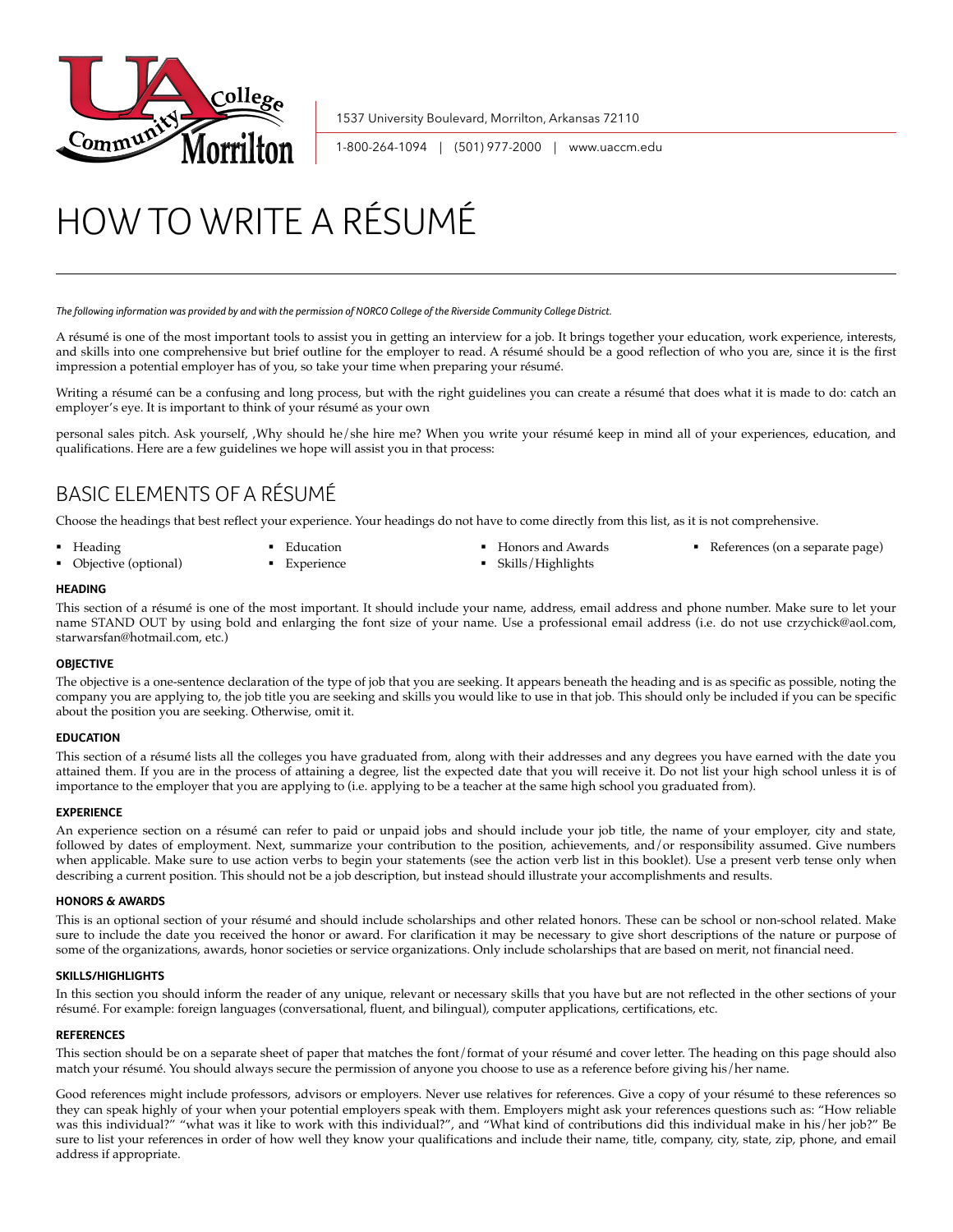# TYPES OF RÉSUMÉS

#### **CHRONOLOGICAL RÉSUMÉ**

The chronological résumé lists your work experience from the most recent backwards. This is the simplest of résumés, and it is a useful format if used properly. This résumé format is preferred by most employers and works bests when you've had a long, steady work history and promotions that you want to showcase.

#### **FUNCTIONAL RÉSUMÉ**

The functional résumé is arranged around your skills and abilities. For example, if you are strong in communication skills, under that major heading you would list variety of supportive experiences from different jobs, school or volunteer situations. This format is sometimes used by those with little or no work experience, or those who are career changers.

#### **COMBINATION RÉSUMÉ**

The combination résumé combines elements of chronological and functional résumé to improve the clarity or presentation of a résumé. For example, if you have a good work history that supports your current job objective, you could start with a skills section that supports the skills needed in the job you want, then include a shorter work experience.

# RÉSUMÉ LANGUAGE, FORMATTING, AND TIPS

Résumé language is distinct in that it utilizes action verbs and is very direct. Remember, you are trying to communicate all your best selling attributes in a smalls space. Use powerful words to try and accurately reflect the assets that you would bring to a job. When formatting, remember there is no one absolute format. Create a format that best represent you. A few formatting rules apply:

- § Margins can be as small as .5 inches
- § Font can be 10pt if necessary
- § Your should always include a cover letter with your résumé
- § Do not use the word "I"
- Use few abbreviations
- § Do us capitalization to highlight job titles
- § Do use bullet points to emphasize job descriptions
- § Always use action verbs in job description

# 11 SIGNS OF A GREAT RÉSUMÉ

- **1. TARGETED:** Employers want to know exactly what you can do for them. Whenever possible, target each résumé to each job. Vague and general résumés that cover many possible job options will not get noticed. While you may qualify for several different positions, it is better to create a different résumé for each job and incorporate only the information pertinent to that job description. This will alleviate the tendency to crowd your résumé with too much non-related information.
- **2. CONSISTENT:** This is important when sending a paper version of your résumé to employers. The look of your résumé should be eye catching, not distracting. Be consistent with spacing and margins, allow for lots of white space and borders, and emphasize your important points with font and text styles such as: italics, capitals, underlining, boldface, indention, and bullets.
- **3. WELL WRITTEN:** Descriptive action verbs-such as established, implemented, created, and streamlined- add power to your sentences. It is crucial to start each sentence with an action verb (refer to the list of cluster works.)
- **4. CONCISE:** Employers scan résumés and decide in less than 30 seconds if they want to look more closely at what you offer. Edit with care and delete information that isn't relevant. If you are submitting a paper version, one-page résumés work best.
- **5. SUMMARIZED QUALIFICATIONS:** This is one of the most important parts of your résumé. The "Job Objective" or "Summary of Qualifications" section powerfully illustrates your top selling points. This is an ideal way to get noticed-fast.
- **6. SELF PROMOTING:** Make sure to show your accomplishments, skills, and abilities. Employers want to see proof that you can do the job. Be sure to demonstrate the result of your experience and how others benefited from these results. You can effectively achieve this by including evidence of your productivity by noting any cost or time savings, and mentioning innovations, changes, or actions that show you produced results.
- **7. ACCURATE:** List your skills, qualifications, and experiences in as positive a manner as possible-but do not exaggerate or misstate the truth. Be sure your job responsibilities are adequately described by your job title, and indicate the true level of your abilities. Exaggerating your skills will not do you any good!
- **8. ABBREVIATION FREE:** Avoid abbreviated words on your résumé. It looks sloppy and many abbreviations are not universally accepted.
- **9. NO PERSONAL INFORMATION:** Including any personal data such as age or height, is seen as unprofessional. Employers must be careful not to violate any discrimination lays, and most organizations prefer that you don't include it.
- **10. GRAMMATICALLY CORRECT:** Review your résumé and have someone else read your résumé as well. This is the single most important thing you can do once you have written your résumé. Mistakes of any kind are extremely annoying to employers and also the fastest way to get your résumé into the rejection pile. Spelling mistakes and typos suggest the poor quality of work they can expect from you.
- **11. GOOD PAPER:** If you are submitting a paper version of your résumé, use a computer and print it with a laser printer to give it a sharp, professional look. Conservative white, light tan, or light gray are generally acceptable colors. Dark or creative colors are acceptable only for artistic résumés (i.e. graphic design areas). Also, never send out a résumé that is obviously a copy.

# TOP TEN PITFALLS IN RÉSUMÉ WRITING

**1. TOO LONG:** most new graduated should restrict résumés to one page.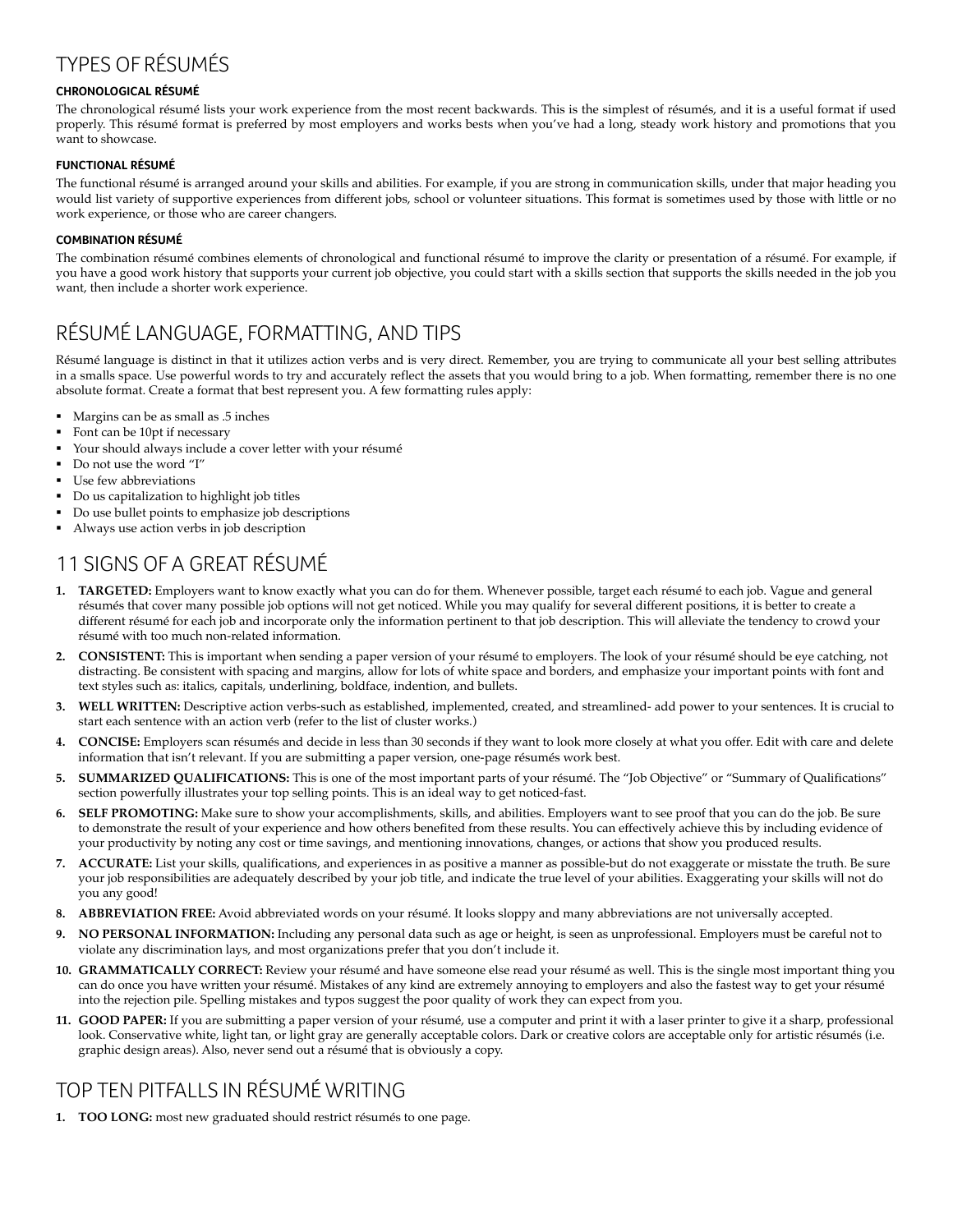- **2. TYPOGRAPHICAL, GRAMMATICAL OR SPELLING ERRORS:** These errors suggest carelessness. Have at least two others proofread your résumé before submitting. Do not rely on spell or grammar checkers on your computer alone.
- **3. HARD TO READ:** A poorly typed or copied résumé looks unprofessional. Use a plain font (Times Roman, Helvetica, etc.), and a point size no smaller that a 10 (11 in the body of your résumé). Asterisks, bullets, underlining, bold and italics should only be used to make the document easier to read.
- **4. TOO VERBOSE:** Using too many words to say too little. Do not use complete sentences or paragraphs. Say as much as possible with few words as possible (this is where the action words come in handy!). Be careful in your use of jargon and avoid slang.
- **5. TOO SPARSE:** Give more than the bare essentials, especially when describing related work experience, skills, accomplishments, activities and club memberships that will give employers desired information.
- **6. IRRELEVANT INFORMATION:** Customize each résumé to each position you see (when possible). Of course, include all education and work experience, but emphasize only relevant experience, skills and accomplishments. Do not include: marital status, age, sex, children, height, church memberships, etc.
- **7. OBVIOUSLY GENERIC:** Too many résumés scream "I need a job-any job!" The employer needs to feel that you are interested in that position with that company.
- **8. TOO SNAZZY:** Of course, use good quality paper, but avoid colored or pre decorated paper. Become familiar with converting your résumé from word to pdf files, as companies are requesting résumés via email.
- **9. BORING:** Make your résumé as dynamic as possible. Begin every statement with an action verb. Use active verbs, describing what you accomplished on the job. Don't write what someone else told you to do; write what you did. Take advantage of your rich vocabulary and avoid repeating words, especially the first word in a section.
- **10. TOO MODEST:** The résumé showcases your qualifications in competition with the other applications. Put your best foot forward without misrepresentation, falsification or arrogance.

#### **ONE MORE THING**

Your résumé should never travel alone! When providing your information to a potential employer, you should be providing them with: Cover Letter, Résumé and Reference Sheet. (In that order, paper clipped together)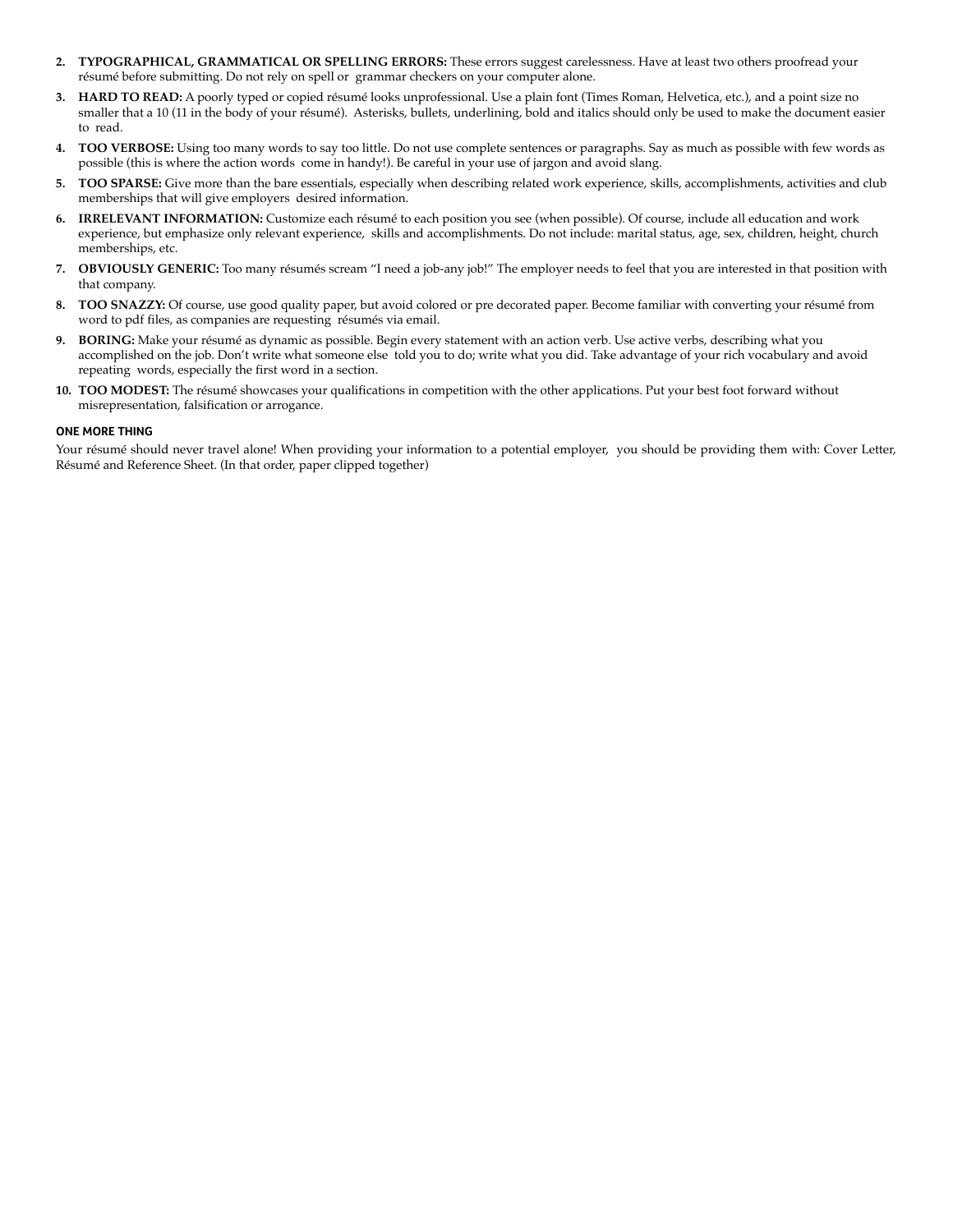|  | <b>Matthew Taylor</b> |  |
|--|-----------------------|--|
|  |                       |  |

2912 Hawthorne Place Corona, Ca (965) 564-8975

mathewtaylor@yahoo.com

Norco, Ca

2007

2005

Norco, Ca

Riverside, Ca

### **EDUCATION**

Norco College-Riverside Community College District Major Preparation

**Riverside Community College** Associates of Arts: Social & Behavioral Sciences

Norco High School High School Diploma

**EXPERIENCE** 

**CVS Pharmacy** 

Corona Ca January 2009 - Present

- Store Manager . Train and manage up to 20 probationary employees and achieved significant improvements in their productivity
- . Train employees for cashier duties which include: cash, check and credit card transactions
- · Supervise 50 employees, scheduled work hours, resolved conflicts, and determined salaries
- · Provide customer service on a daily basis
- · File, answer phones, and provide various office duties as needed
- Structure and implement professional growth and awareness workshops to employees

#### Edna's Cafe

Cashier

Riverside, Ca October 2004 - October 2008

- · Informed customers of daily specials.
- · Explained how various menu items were prepared, describing ingredients and cooking methods
- · Stocked service areas with supplies such as coffee, food, tableware, and linens
- · Performed food preparation duties such as preparing salads, appetizers, and cold dishes, portioning desserts, and brewing coffee
- · Filled salt, pepper, sugar, cream, condiment, and napkin containers
- · Escorted customers to their tables
- · Described and recommended menu items to customers

#### **HIGHLIGHTS**

- Work well in a high pressure environment
- · Strong background in all phases of conflict resolution
- · Self-starting, goal-oriented strategist whose confidence, perseverance and vision promote success
- · MAC and PC literate
- · Proficient in MS Word, Excel, Access, PowerPoint and Publisher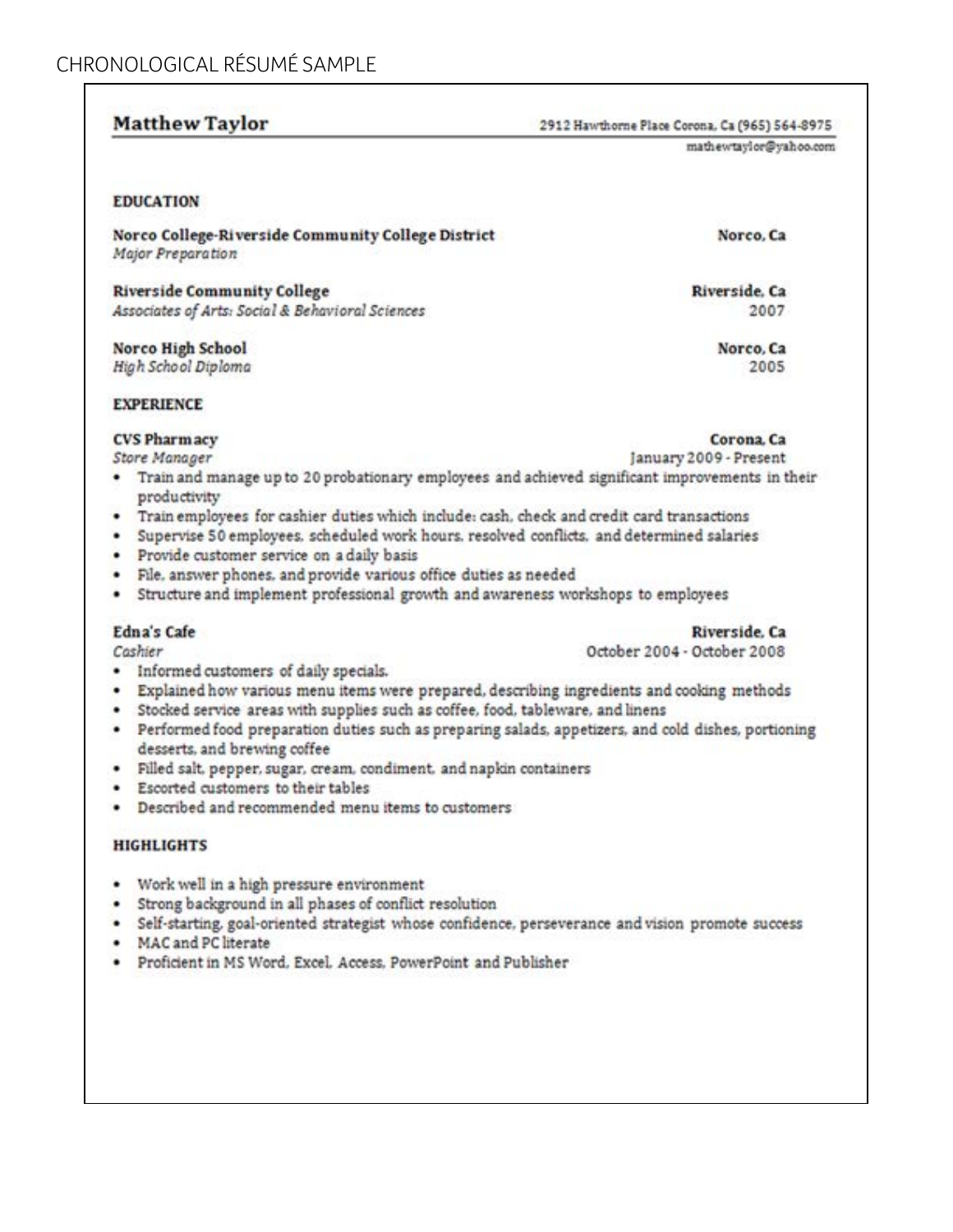# **NANCY ROSE**

4589 Mine Road Corona, CA 95876 (951) 555-2198

nancy.rose@vahoo.com

## **EDUCATION**

Norco College-Riverside Community College District Associate of Arts: Social & Behavioral Sciences

**Corona High School** High School Diploma

## **VOLUNTEER EXPERIENCE**

## New Church

Office Aide

- · Answer telephones, directed calls and took messages.
- · Compile, copy, sort and file records of business transactions
- · Complete inventory, order material and maintain supplies
- · Assist in the planning and coordination of church events

## **Norco College ASNC**

Office Aid

- . Assist in Student Government events on and off campus
- · Prepare agenda items for club meetings
- · Compile information packets, fliers and brochures
- · Complete various office duties as needed
- · Provide students with information and assistance on a daily basis

## **SKILLS**

- Work well in a high pressure environment.
- · Trained in all areas of data entry
- · Proficient in Microsoft Office Applications: Word, Excel, Assess, Publisher and PowerPoint
- · Extensive experience in customer service.
- · Self-motivated, organized and efficient

## **OUALIFICATIONS**

- · Skilled at encouraging others and developing rapport.
- · Quickly learn procedures and methods.
- · Enjoy working with people.
- · Dependable can work without supervision.
- · Computer literate can quickly learn new software.

## **CERTIFICATES**

- · Operations & Production Management Certificate
- · Office Assistant Certificate

Norco, Ca 2007

Corona, Ca 2005

Norco, Ca January 2008 to Present

Norco, Ca August 2006 to Present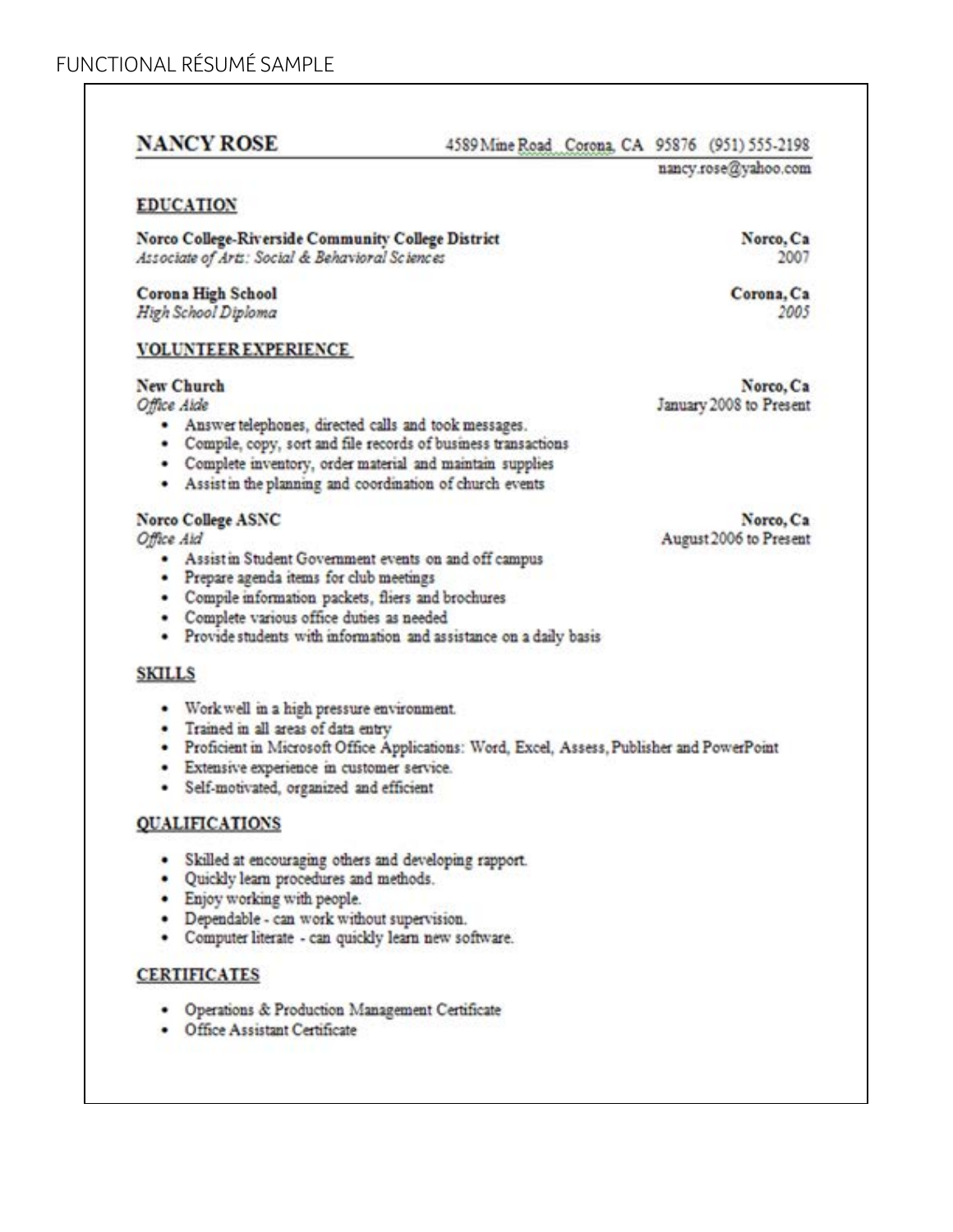## COVER LETTER SAMPLE

**Ethan R. Williams** 

7658 North Leland, Oceanside, CA 90786

ervillians@use.com

Phone: 879.457.3290

Date

Mr. Ms. Recruiter's Name Recruiter's Title Company Name Street Address City, State, Zip Code

Dear Mr. Ms. Last Name:

The opening paragraph should state why you are willing and how you became attracted to this particular company and position. Mention specific characteristics of the company that have impressed you. Name the position for which you are applying. If you were referred, mention the source from which you learned of the opening.

In the middle paragraph, draw attention to your qualifications and for experiences that are relevant to the potential employer. If you have held a particular job or worked on special projects that directly relate to the opening, highlight this experience. Convince your reader that this valuable experience makes you right for the job. Do not repeat the content of your resume, but fill in the blanks your resume leaves open. If you have qualifications that are not noted on your resume, this is an ideal opportunity to discuss them.

The closing paragraph indicated your desire for a personal interview. Repeat your phone number in the letter and offer any assistance to help with a speedy response. You may also ask if the company will be reciting in your area or if they desire additional information or references. It is also a good idea to fallow up each resume and cover letter with a phone call. If you plan to do this, state in the paragraph when you will be calling the company. This closing paragraph should only be a couple of sentences and be assertive in getting you an interview.

Sincerely,

(Tour Signature Here)

Your Name Typed

#### **COVER LETTER READS:**

Dear Mr./Ms. Last Name:

The opening paragraph should state why you are willing and how you become attracted to this particular company and position. Mention specific characteristics of the company that have impressed you. Name the position for which you are applying. If you were referred, mention the source for which you learned of the opening.

In the middle paragraph, draw attention to your qualifications and/ or experiences that are relevant to the potential employer. If you have held a particular job or worked on special projects that directly relate to the opening, highlight this experience. Convince your reader that this valuable experience makes you right for the job. Do not repeat the content of your résumé, but fill in the blanks your résumé leaves open. If you have qualifications that are not noted on your résumé, but fill in the blanks your résumé leaves open. If you have qualifications that are not noted on your résumé, this is an ideal opportunity to discuss them.

The closing paragraph indicated your desire for a personal interview. Repeat your phone number in the letter and offer any assistance to help with a speedy response. You may also ask if the company will be reciting in your area or if they desire additional information or references. It is also a good idea to follow up each résumé and cover letter with a phone call. If you plan to do this, stat in the paragraph when you will be calling the company. This closing paragraph should only be a couple of sentences and be assertive in getting you an interview.

Sincerely,

(Your Signature Here)

Your Name Typed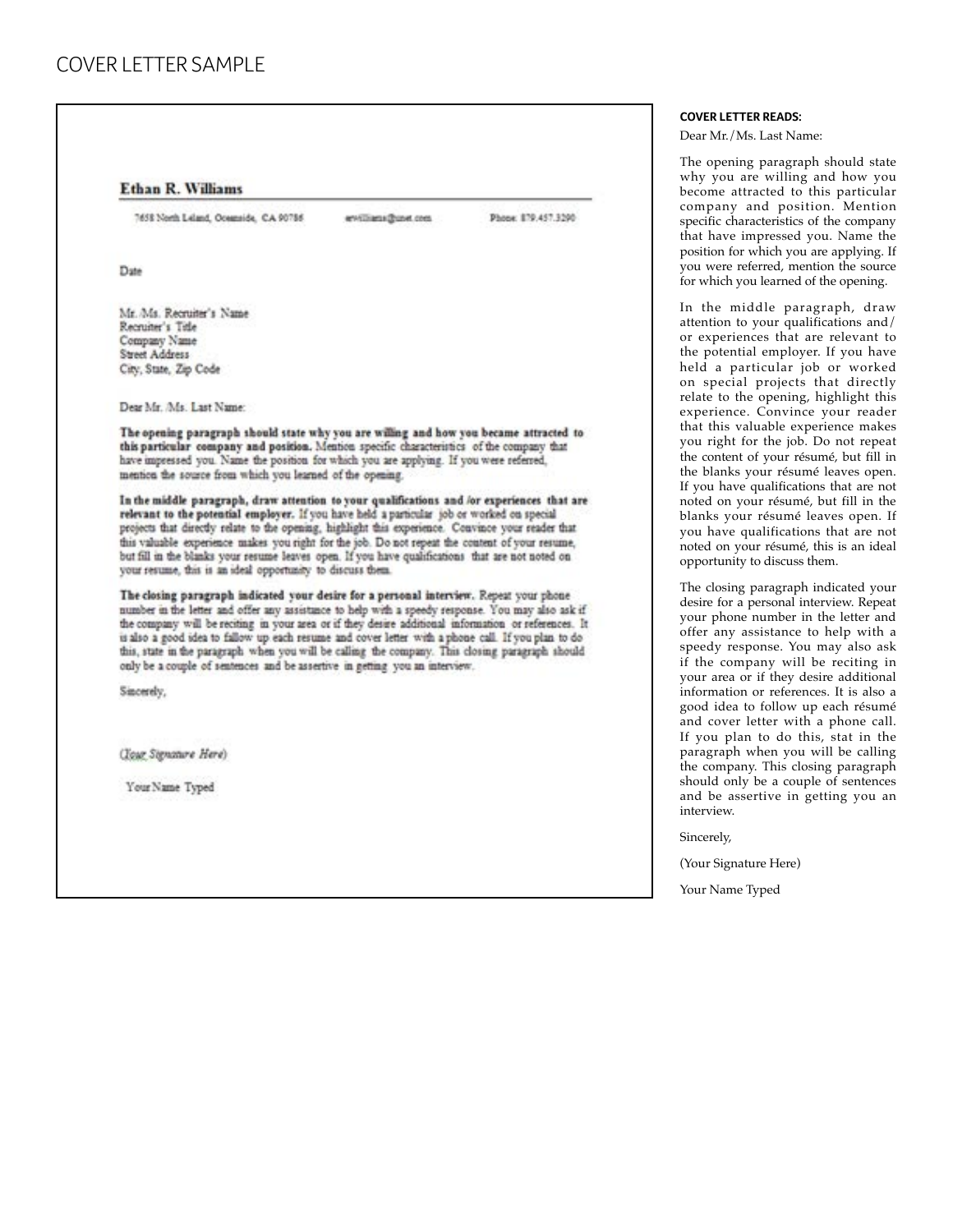## **Ethan R. Williams**

7658 North Leland, Oceanside, CA 90786

erwilliams@unet.com

Phone: \$79.457.3290

## References

Name of Personal Reference Job Title of Reference Employer/Company Employer City, State, and Zip Reference E-mail Address  $[(123)123-4567$ Reference Phone Number]

## Dr. Leo Marvin

Psychology Department Head ABC College City, State Zip leomarvin@abccollege.com  $(123) 333 - 3333$ 

## Dr. Sandra Martinez

President and CEO XYZ Corporation City, State Zip ceo@xyz.org  $(789)999.9998$ 

#### Mr. Aaron Randally

Professor Computer Information Systems Hood University City, State Zip professor@randomschool.edu  $(S1S)246-246S$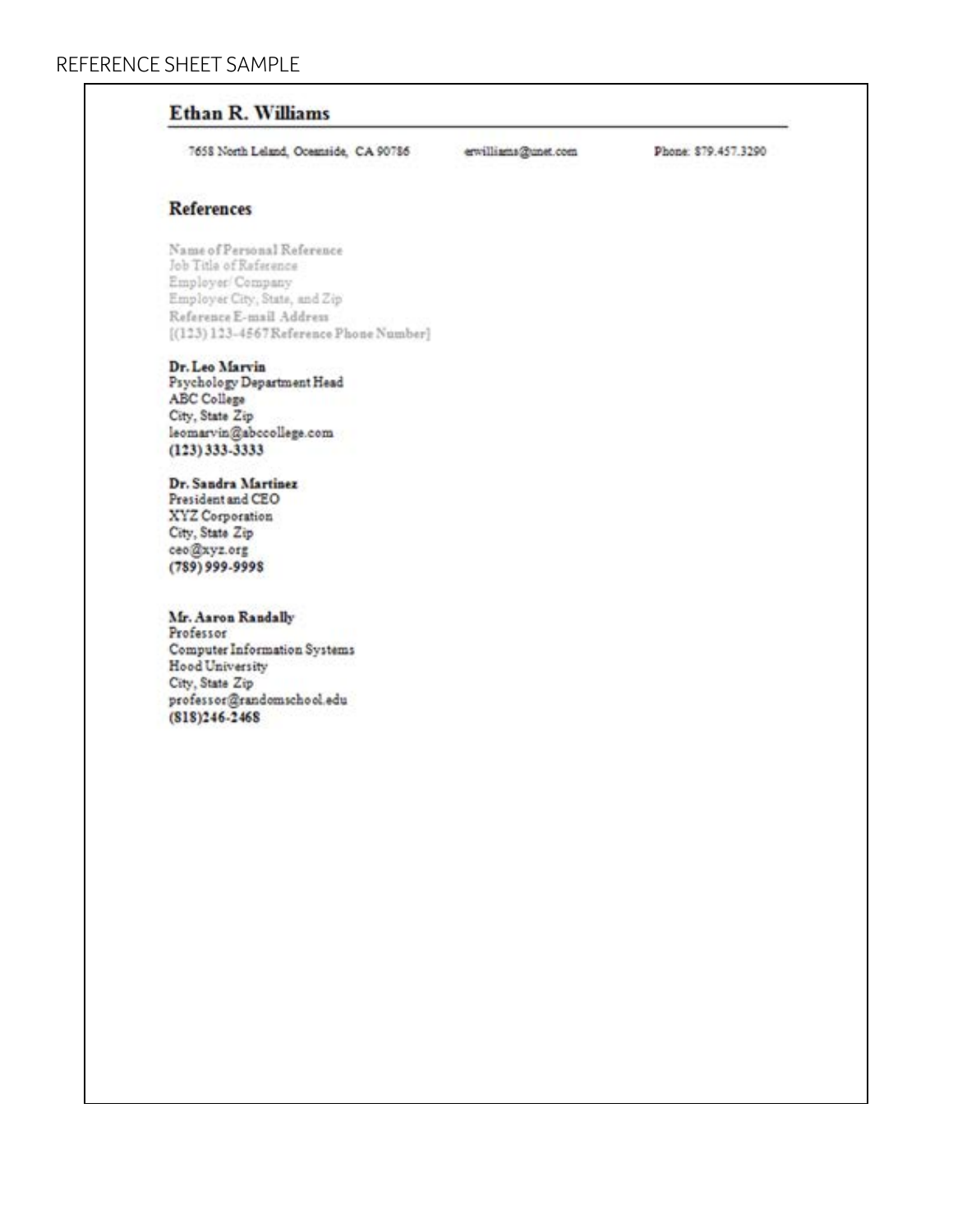# SAMPLES OF ACTION VERBS THAT DESCRIBE YOUR FUNCTIONAL SKILLS

§ Abstracted

- § Achieved
- § Acquired
- § Acted
- § Adapted
- § Addressed
- § Advertised
- § Advised
- § Advocated
- § Aided
- § Answered
- § Anticipated
- § Applied
- § Approved
- § Arranged
- § Ascertained
- § Assembled
- § Assessed
- § Assisted
- § Attained
- § Audited
- § Augmented
- § Authored
- § Bolstered
- § Briefed
- 
- § Brought
- § Budgeted
- § Built
- § Calculated
- § Cared
- § Charged
- § Chartered
- § Checked
- § Clarified
- § Classified
- 
- § Coached
- § Collaborated
- § Collected
- § Comforted
- § Communicated
- § Compared
- § Completed

■ Active § Adaptable § Adept § Aggressive § Analytical § Assertive § Broad-Minded § Committed § Competent § Conscientious § Cooperative § Creative **Dedicated** § Dependable § Determined § Diligent Diplomatic § Disciplined

- § Complied § Composed
- § Computed § Conceived
- 
- § Conducted
- § Conserved
- § Consulted
- § Contributed
- § Contracted
- § Converted
- § Coordinated
- Copied<br>■ Corrola
- Correlated<br>Counseled
- § Counseled
- § Created
- 
- § Critiqued
- § Cultivated
- § Dealt
	- § Debated
- § Defined
- § Delivered
- § Designed
- Detected
- 
- § Determined
- § Developed
- § Devised
- § Diagnosed
- § Directed
- Discovered
- § Discriminated
- § Dispatched
- § Displayed
- § Dissected
- § Documented
- Drafted
- 
- Drove<br>■ Edited § Edited
- 
- § Eliminated
	- § Empathized
	- § Enabled

§ Discreet § Effective § Efficient **Energetic** § Enterprising **Enthusiastic Exceptional Experienced** § Fair § Familiar § Firm § Forceful § Honest § Independent ■ Innovative<br>■ A*c*tive ■ Active<br>■ Creativ § Creative § Enterprising

- § Enforced
	- **Enlightened**

§ Enlisted § Ensured § Influenced **Initiated Inspected Instituted Integrated Interpreted Interviewed Introduced Invented Inventoried Investigated** § Judged § Kept § Launched § Learned § Lectured § Led § Lifted § Listened § Located § Logged § Made **Maintained** § Managed § Mapped § Maximized **Mediated** § Memorized § Mentored § Met **Minimized** § Modeled § Modified § Monitored § Narrated § Observed § Obtained § Offered § Operated § Ordered § Organized § Originated

■ Overcame § Oversaw § Participated § Perceived § Perfected § Performed § Persuaded § Planned **Practiced** § Prepared ■ Presented ■ Prioritized<br>Produced ■ Produced<br>■ Programn § Programmed § Projected § Promoted § Proposed § Protected § Proved § Provided § Publicized § Published § Queried § Questioned § Raised § Ran § Ranked § Rationalized

§ Scanned § Scheduled § Schemed § Screened § Set Goals § Shaped § Skilled § Solicited § Solved § Specialized § Spoke **Stimulated Strategized Streamlined Strengthened Stressed Studied Substantiated Succeeded** § Summarized § Synthesized § Supervised § Supported § Surveyed § Sustained § Symbolized **Tabulated** § Talked **Taught Theorized Trained Translated** § Upgraded § Utilized § Validated § Verified § Visualized  $W<sub>on</sub>$ **Wrote** 

§ Self-Motivated § Cooperative **Energetic** § Innovative § Pleasant § Self-Reliant § Sensitive § Sharp § Sincere § Strong § Successful Tactful **Tenacious** § Well-Organized

§ Read § Reasoned § Recorded § Received § Reduced § Referred § Related ■ Relied<br>■ Report ■ Reported<br>■ Researche § Researched § Responded § Resorted § Revamped § Reviewed

■ Objective<br>■ Resilient § Resilient § Tenacious § Committed § Discreet § Forceful § Open Minded § Resourceful ■ Well-Organized<br>■ Competent § Competent § Effective § Honest § Outgoing § Self-Confident § Conscientious

■ Efficient<br>■ Independent ■ Independent<br>■ Personable § Personable

- § Established
- **Estimated**
- **Evaluated Examined**
- § Exceeded
- § Excelled
- 
- **Expanded**
- **Expedited Experimented**

**Expressed** § Extracted § Facilitated § Fashioned § Financed § Fixed § Followed § Formulated § Fostered § Founded § Gained § Gathered § Gave § Generated § Governed § Guided § Handled § Headed § Helped **Identified** § Illustrated **Imagined Implemented Improved Improvised Inaugurated Increased** § Indexed § Indicated

EXAMPLES OF ADAPTIVE SKILL WORDS THAT DESCRIBE YOUR PERSONAL TRAITS

§ Loyal § Productive § Strong § Analytical § Diligent § Fair § Mature § Receptive § Successful § Assertive § Diplomatic § Familiar **Methodical** § Reliable § Tactful § Broad-Minded § Disciplined § Firm

§ Instrumental § Poised § Sensitive § Adaptable Dedicated **Enthusiastic** § Keen § Positive § Sharp § Adept § Dependable **Exceptional** § Logical **Practical** § Sincere § Aggressive § Determined § Experienced

- **Explained**
- **Explored**